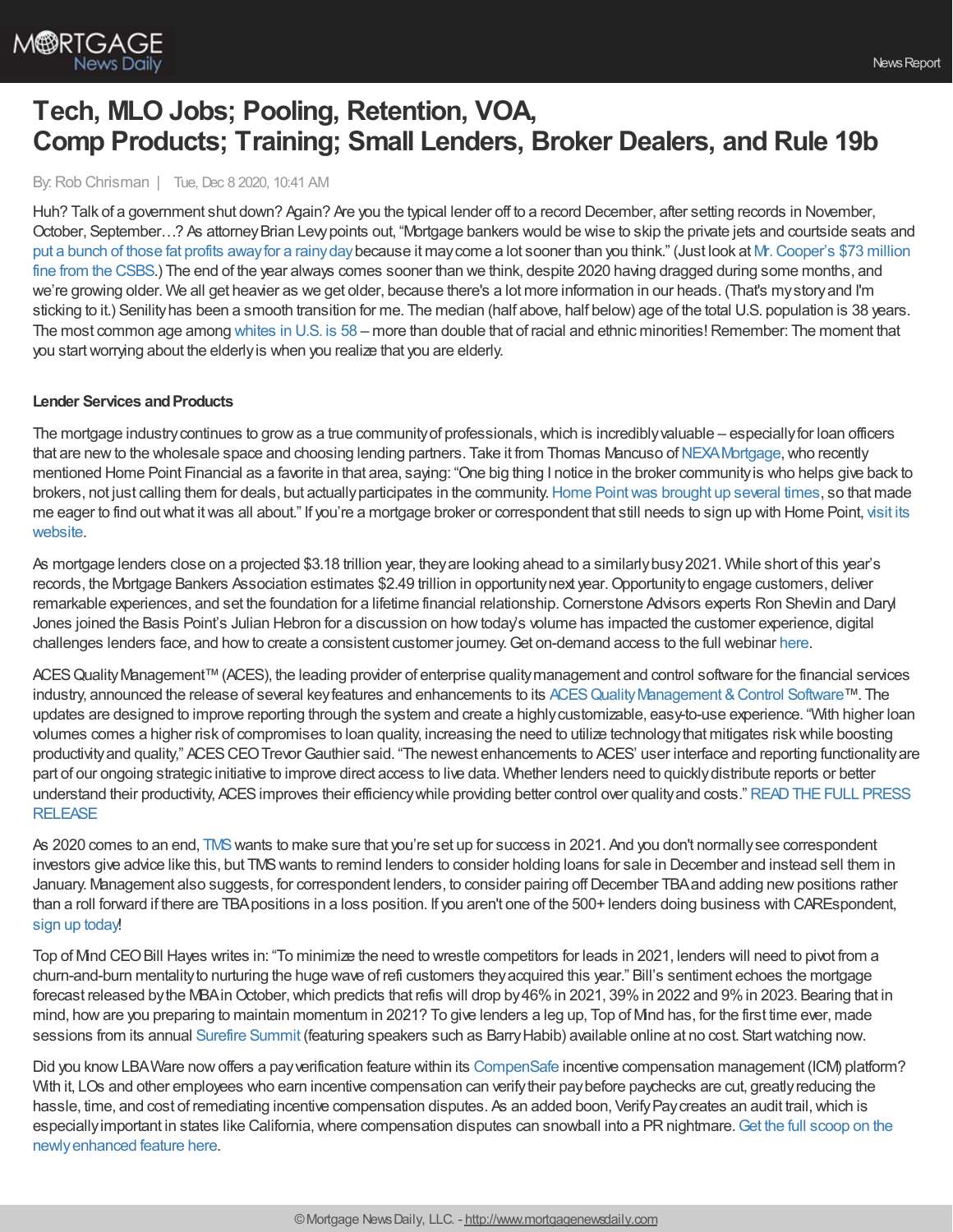In a campaign to celebrate the joys of working from anywhere, SimpleNexus wants to know: Where is your office? Getting in on the fun (and a shot to win a \$2,000 Expedia gift card) is easy. Just tell [SimpleNexus](https://bit.ly/3gl7qKW) whether you're team #roamandloan or team #loungeandloan to have a free SimpleNexus tee delivered to your home. Submit a selfie of you enjoying a piping-hot latte while sending a pre-approval letter from a park bench or cozied up by the fire as you ship disclosures in your PJs. Each pic you post of yourself sporting the tee is an entry toward the grand prize! Speaking of [SimpleNexus,](https://bit.ly/2VQmdnC) the companyjust announced a bi-directional integration with Unify's Business Growth Platform that reduces loan application abandonment bydrawing applicants back into the process when theybegin, but do not finish, a loan application.

The opportunityto buyback even 5%of a processor's or underwriter's time is significant, especiallygiven current mortgage volumes. That's why Trinity Oaks Mortgage selected FormFree's AccountChek to verify borrower assets. With more than 25% of its volume stemming from builder relationships and an unstable employment market, TrinityOaks needed a verification provider with lengthyrefresh periods (AccountChek's go up to 180 days) to manage both existing home and newconstruction transactions.[Read](https://www.formfree.com/trinity-oaks-mortgage-case-study) the full case studyto see how AccountChek reduced processing times for Trinity Oaks and improved its liquidity strategy by reducing repurchase risk. On the topic of reducing risk, FormFree's Passport is opening the door to radical financial inclusion with proprietaryalgorithms that uplift credit-worthy consumers that traditional FICOscores have failed.ContactChristyMoss to learn more.

HomeBinder is excited to announce that theyare in the final stages of transitioning to the Encompass API as part of their partnership with Ellie Mae announced in June 2020.HomeBinder, a unique post-close client retention platform that centralizes home management and keeps lenders top of mind, comes co-branded with both loan officer and real estate agent information as desired. The relationship doesn't end with a closed loan for you OR Agents you work with. You can find out more about HomeBinder in the Ellie Mae marketplace or click the links below. Learn more at [HomeBinder.com.](http://homebinder.com/) Book a live demo at <https://hubs.ly/H0t4tHx0> or call us today at 1-800-377-6915.

### **Training**

Access the latest surveydata about the consumer digital mortgage experience, register for the ServiceLink [Webinar](https://event.on24.com/eventRegistration/EventLobbyServlet?target=reg20.jsp&partnerref=MP1&std2=promotion&std3=JavelinWebinar&utm_source=National%252BMortgage%252BProfessional%252BMagazine&utm_campaign=0de148fdee-EMAIL_CAMPAIGN_2020_10_05_07_17_COPY_01&utm_medium=email&utm_term=0_4a91388747-0de148fdee-70997078&eventid=2831218&sessionid=1&key=48D12CAD2BAF66AA206EA9829AA03FEB®Tag=&sourcepage=register) on December 10th for an overviewof keyfindings and data regarding Delivering The Digital Mortgage Experience.

The National Association of Realtors® will host its [Second](https://www.nar.realtor/events/nar-real-estate-forecast-summit) Annual Real Estate Forecast Summit on Thursday, December 10th. The allvirtual event will provide a year-end review and outlook on the post-election real estate market and the economy. NAR Chief Economist Lawrence Yun and 12 leading real estate and banking economists and researchers will arrive at a consensus real estate market forecast for 2021 and beyond.

From Hawai'i comes news that MBAH's Annual Membership Meeting (on December 10th from 5:00-5:45 PM) is the final membership meeting of the year. Arecap of activities for 2020 &sharing thoughts on outlook for 2021 plus Rick Tsujimura will join as the guest speaker.

#### **Capital Markets**

Do you spend hours sorting and sifting through your pipeline, trying to find the most profitable combination of loans to sell? Then you know determining the optimal loan composition can be a tough nut to crack. Compass Analytics, part of Black [Knight](https://www.blackknightinc.com/), is here to help with a major enhancement to its Pool Optimizer solution. Building upon years of product innovation, this newalgorithm helps lenders solve for the most profitable combination of pools to maximize specified pay-ups and minimize high-balance price hits. Additionally, lenders can now incorporate investor preferences related to representative credit mixand other internal considerations into their best execution analysis, automatically. Take a moment to review Black Knight's informative blog post, titled "Solving Agency Loan Pool-Level Constraints" to learn more about improving profitability through aggregation—without investing hours of valuable time.

Catching the attention of capital markets folks everywhere is Rule 19b-4 $(n)(1)(i)$ . What's that? Posted last week, it pushes out initial margin and higher capital levels for smaller broker-dealers that maybe passed on to smaller originators through a wider bid/offer spread. comment period is apparentlyas short as 21 days.

Looking at recent economic data, we continue to see an improving economy, albeit at a **slower pace than over the previous few months.** Fourth quarter GDP is expected to be positive, but nowhere near the annualized pace of the third quarter. Additionally, the resurgence of Covid-19 and subsequent retrogression to stricter social mitigation regulations serve as headwinds toGDPgrowth in the first quarter of the New Year. Nonfarm payrolls were significantly below analysts' expectations of 440,000, showing only 245,000 jobs added in November and the total number of employed 4.9 million below February's level. The unemployment rate dipped slightly to 6.69 percent; however that was aided by400,000 people no longer being considered part of the labor force. Initial claims for unemployment fell by75,000 for the week ending November 28 reversing two weeks of increases. At 712,000, initial claims are still above their peak from the prior recession and the total number of people receiving some form of benefit was 20,163,477. Pressure remains for additional assistance from the government